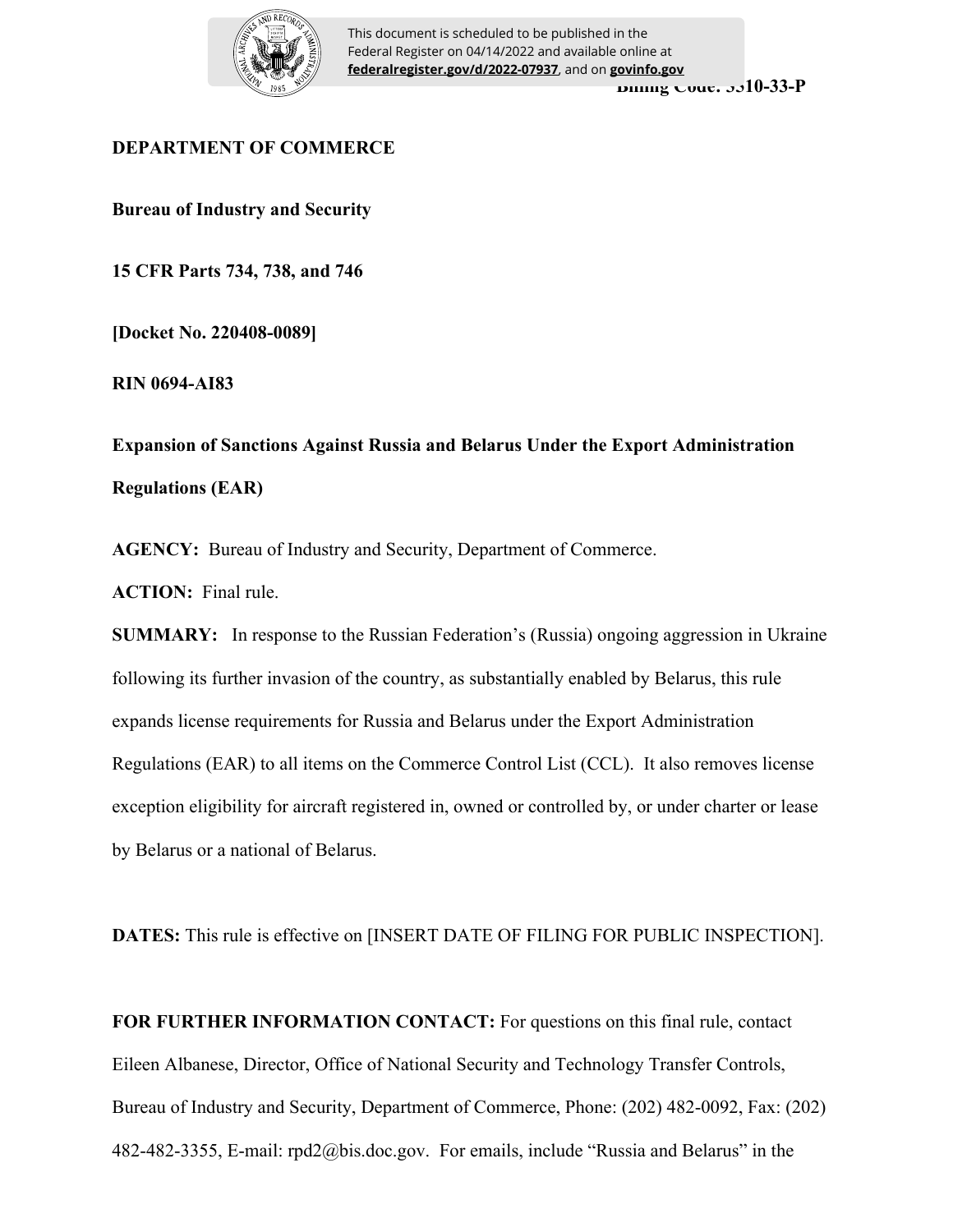subject line.

### **SUPPLEMENTARY INFORMATION:**

## **Background**

In response to Russia's February 2022 further invasion of Ukraine and Belarus's substantial enabling of this invasion by allowing it to proceed from Belarusian territory, the Bureau of Industry and Security (BIS) imposed extensive sanctions on Russia and Belarus by amending the Export Administration Regulations (15 CFR parts 730 – 774) (EAR). These sanctions reflected the U.S. Government's position that Russia's invasion of Ukraine, as substantially enabled by Belarus, flagrantly violated international law, was contrary to U.S. national security and foreign policy interests, and undermined global order, peace, and security, and therefore necessitated stringent and expansive sanctions. Since February 2022, BIS, in coordination with its allies and partners, has issued several rules that subject both countries to restrictions under the EAR. BIS has primarily targeted the Russian and Belarusian defense, aerospace, and maritime sectors with expanded export controls, including controls on the export from abroad of certain foreign-produced items that are subject to the EAR.

Stringent licensing restrictions under the EAR were initially imposed on Russia as part of the final rule, *Implementation of Sanctions Against Russia Under the Export Administration Regulations (EAR)*, effective on February 24, 2022, and published March 3, 2022 (87 FR 12226). Among other restrictions, BIS implemented a new license requirement for Russia on items subject to the EAR and classified under any Export Control Classification Number (ECCN) in Categories 3 through 9 of the Commerce Control List, supp. no. 1 to part 774 of the EAR (CCL) as part of new § 746.8(a)(1) (Russia sanctions) in part 746 of the EAR (Embargoes and Other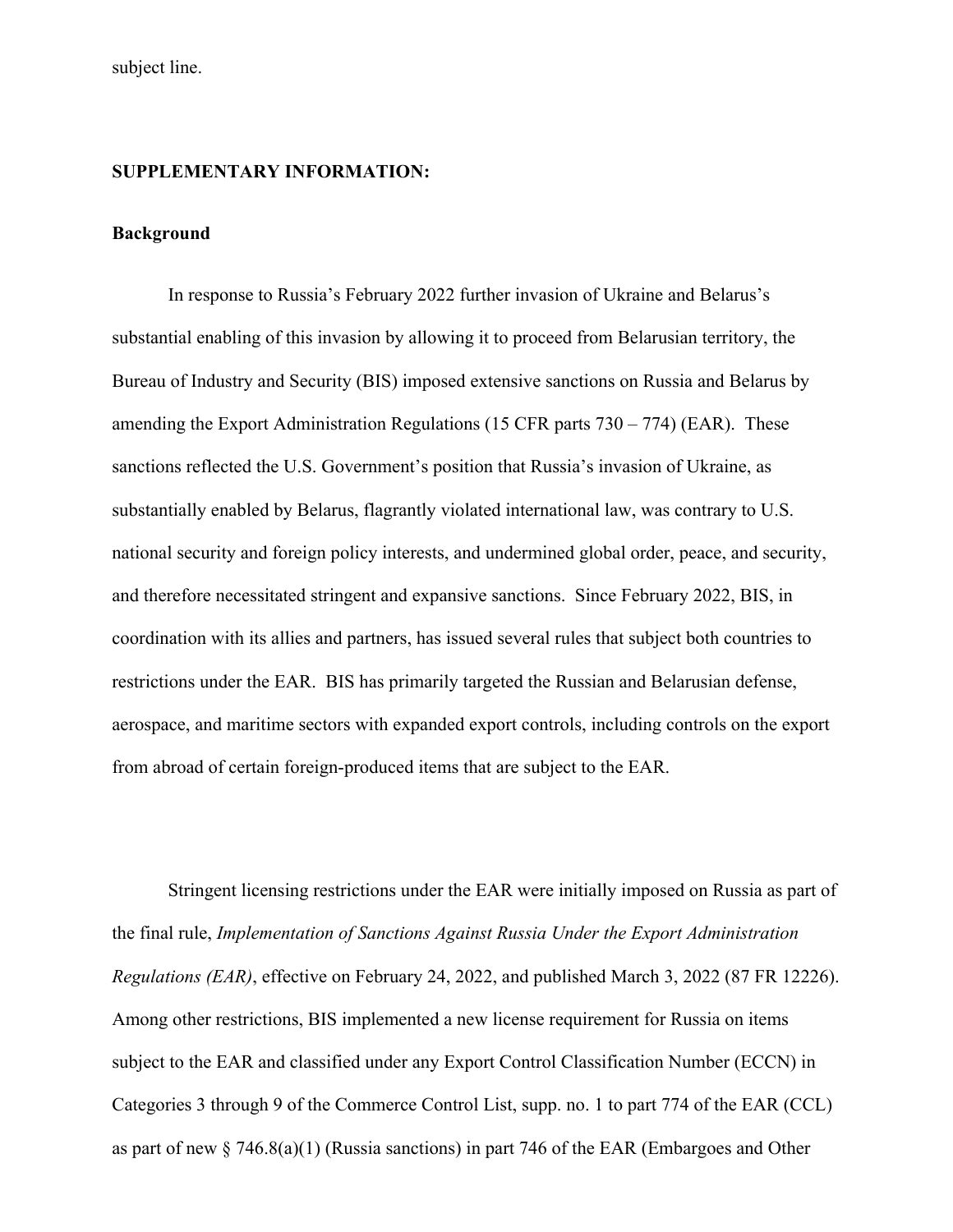Special Controls). BIS extended this new license requirement to Belarus (see § 746.8 (Russia and Belarus sanctions)) as part of the final rule, *Implementation of Sanctions Against Belarus Under the Export Administration Regulations (EAR)*, effective on March 2, 2022, and published March 8, 2022 (87 FR 13048) (Belarus rule).

This rule expands the license requirement that was previously imposed on Russia and Belarus to include items classified under any ECCN in Categories 0 through 2 of the CCL. Accordingly, the license requirement under  $\S$  746.8(a)(1) (Russia and Belarus sanctions) now applies to all items on the CCL. Additionally, consistent with this expanded license requirement, this rule revises the foreign "direct product" rule (FDP rule) in § 734.9(f) of the EAR that relates to both Russia and Belarus (the "Russia/Belarus FDP rule") to apply to all items on the CCL. Therefore, foreign-produced items derived from ECCNs in Categories 0 through 9 of the CCL will now be subject to the EAR under the Russia/Belarus FDP rule as well as to the license requirement described in § 746.8(a)(2).

Additionally, as part of the U.S. Government's response to Belarus's actions in support of Russia's aggressive conduct in Ukraine, this rule limits the availability of two paragraphs of License Exception Aircraft, vessels and spacecraft (AVS) (§ 740.15(a) and (b)) for certain Belarus-related aircraft. Specifically, paragraph (c) (License Exceptions) specifies certain license exceptions that apply to  $\S$  746.8(a)(1) and (2) for transactions involving Russia or Belarus, and this rule revises paragraph  $(c)(5)$  to preclude the availability of paragraphs (a) and (b) of License Exception AVS for any aircraft registered in, owned or controlled by, or under charter or lease by Belarus or a national of Belarus. Thus, as revised by this rule, paragraphs (a) and (b) of License Exception AVS are not available for aircraft registered in, owned, or controlled by, or under charter or lease by, Belarus or Russia, or by a Belarusian or Russian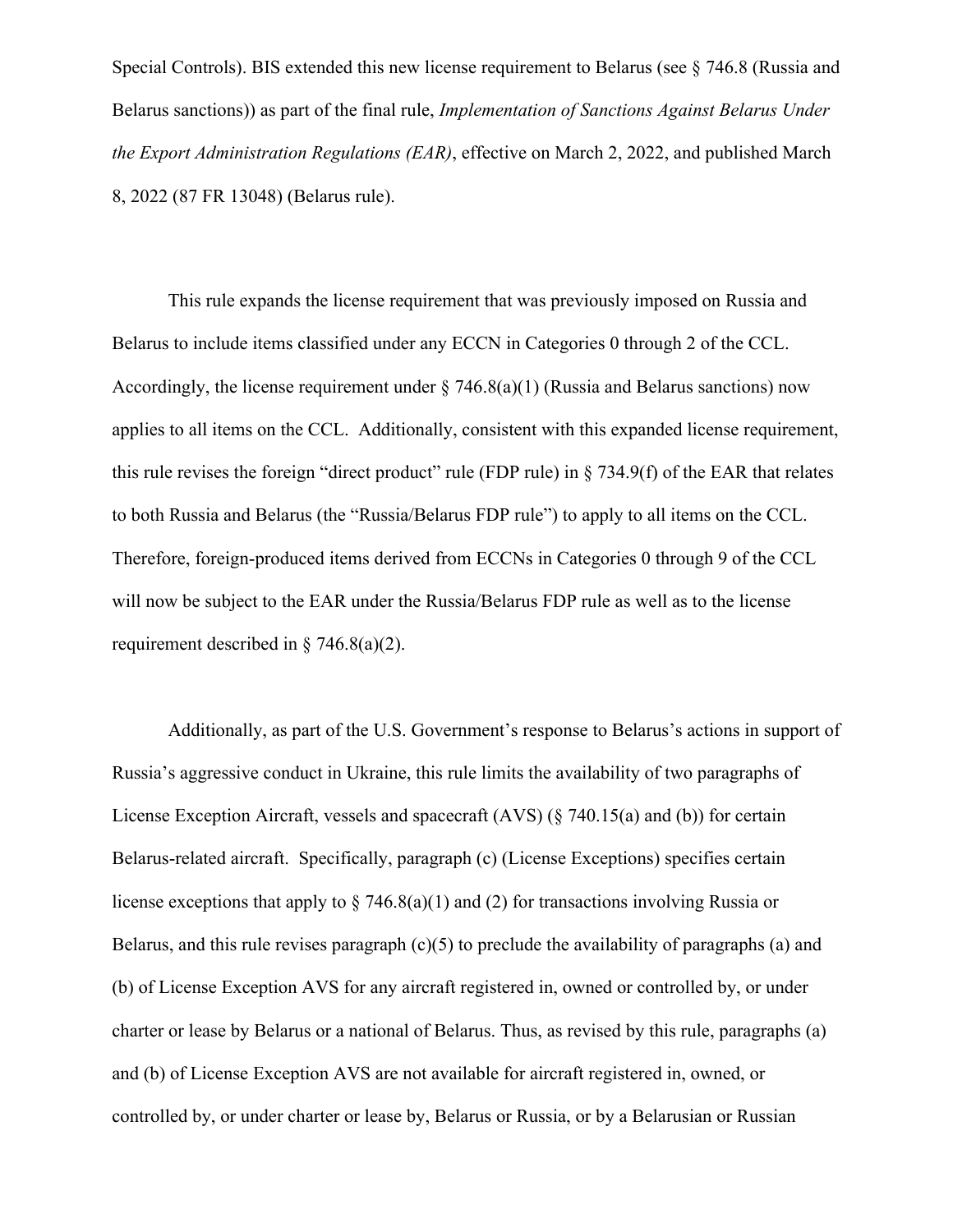national. As a conforming change, this rule revises footnote 6 to the Commerce Country Chart (supplement no. 1 to part 738) to reflect the revised license requirements in  $\S$  746.8(a)(1).

## *Savings Clause*

For the expanded controls on Russia and Belarus under  $\S$  746.8(a)(2), shipments of items removed from eligibility for a License Exception or reexport or transfer (in-country) without a license (NLR) as a result of this regulatory action that were en route aboard a carrier to a port of export, reexport, or transfer (in-country), on May 9, 2022, pursuant to actual orders for reexport, or transfer (in-country) to or within a foreign destination, may proceed to that destination under the previous eligibility for a License Exception or reexport or transfer (in-country) without a license (NLR).

For all other changes being made in this final rule, shipments of items removed from eligibility for a License Exception or export, reexport, or transfer (in-country) without a license (NLR) as a result of this regulatory action that were en route aboard a carrier to a port of export, reexport, or transfer (in-country), on [INSERT DATE OF FILING FOR PUBLIC INSPECTION], pursuant to actual orders for export, reexport, or transfer (in-country) to or within a foreign destination, may proceed to that destination under the previous eligibility for a License Exception or export, reexport, or transfer (in-country) without a license (NLR).

#### **Export Control Reform Act of 2018**

On August 13, 2018, the President signed into law the John S. McCain National Defense Authorization Act for Fiscal Year 2019, which included the Export Control Reform Act of 2018 (ECRA) (codified, as amended, at 50 U.S.C. Sections 4801–4852). ECRA provides the legal basis for BIS's principal authorities and serves as the authority under which BIS issues this rule. To the extent it applies to certain activities that are the subject of this rule, the Trade Sanctions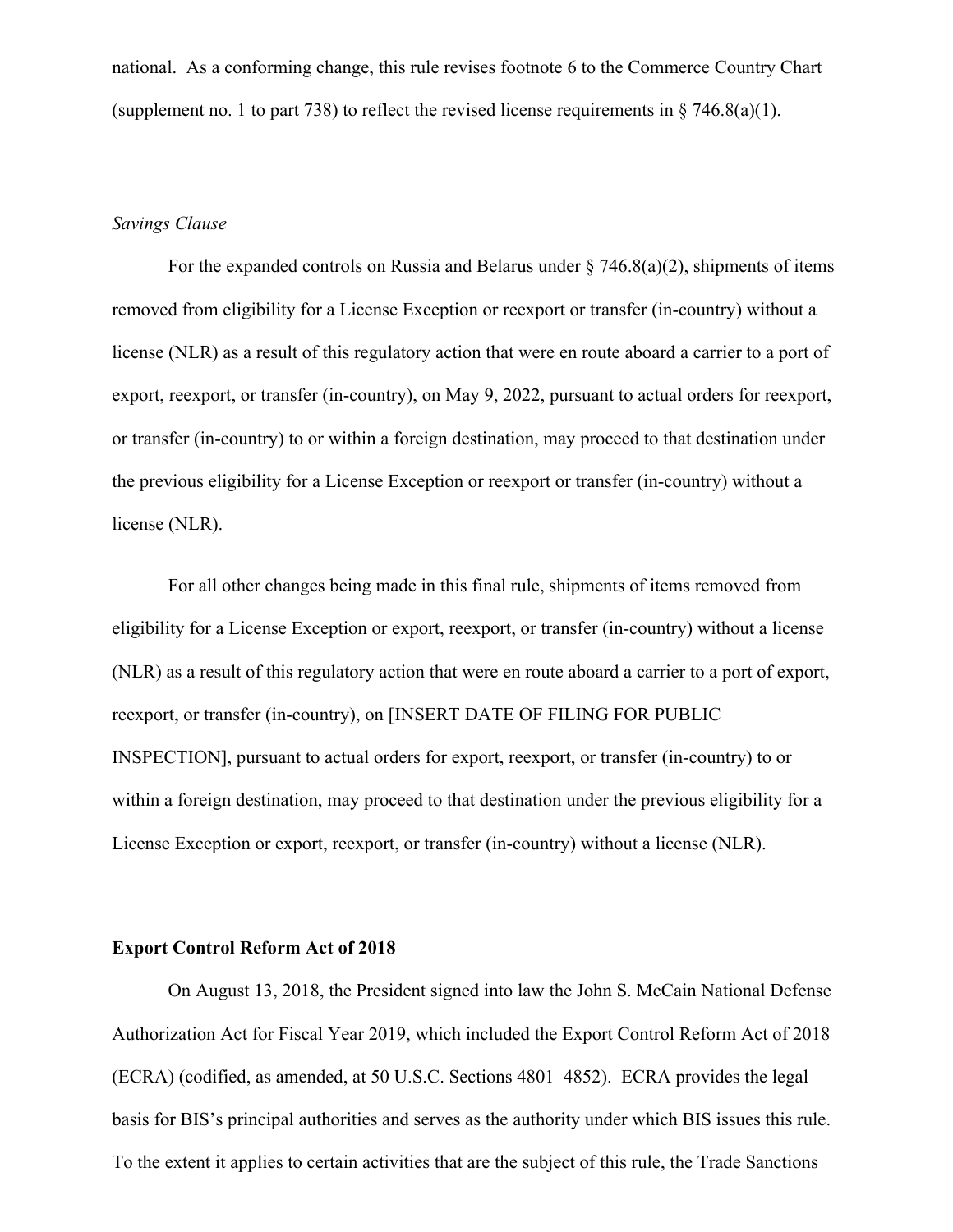Reform and Export Enhancement Act of 2000 (TSRA) (codified, as amended, at 22 U.S.C. Sections 7201-7211) also serves as authority for this rule.

## **Rulemaking Requirements**

1. This final rule is not a "significant regulatory action" because it "pertain[s]" to a "military or foreign affairs function of the United States" under sec. 3(d)(2) of Executive Order 12866.

2. Notwithstanding any other provision of law, no person is required to respond to, nor shall any person be subject to a penalty for failure to comply with, a collection of information subject to the requirements of the Paperwork Reduction Act of 1995 (44 U.S.C. 3501 et seq.) (PRA), unless that collection of information displays a currently valid Office of Management and Budget (OMB) Control Number. This rule involves three collections of information. BIS believes there will be minimal burden changes to two of these collections -- Five-Year Records Retention Requirement for Export Transactions and Boycott Actions (OMB control number 0694-0096) and Automated Export System (AES) Program (OMB control number 0607-0152).

However, "Multi-Purpose Application (OMB control number 0694-0088) will exceed existing estimates currently associated with this collection as the respondent burden will increase the estimated number of submissions by 150 for license applications submitted annually to BIS. BIS estimates the burden hours associated with this collection would increase by 77 (*i.e.*, 150 applications × 30.6 minutes per response) for a total estimated cost increase of \$2,310 (*i.e.*, 77 hours  $\times$  \$30 per hour). The \$30 per hour cost estimate for OMB control number 0694–0088 is consistent with the salary data for export compliance specialists currently available through glassdoor.com (glassdoor.com estimates that an export compliance specialist makes \$55,280 annually, which computes to roughly \$26.58 per hour). Consistent with 5 CFR 1320.13, BIS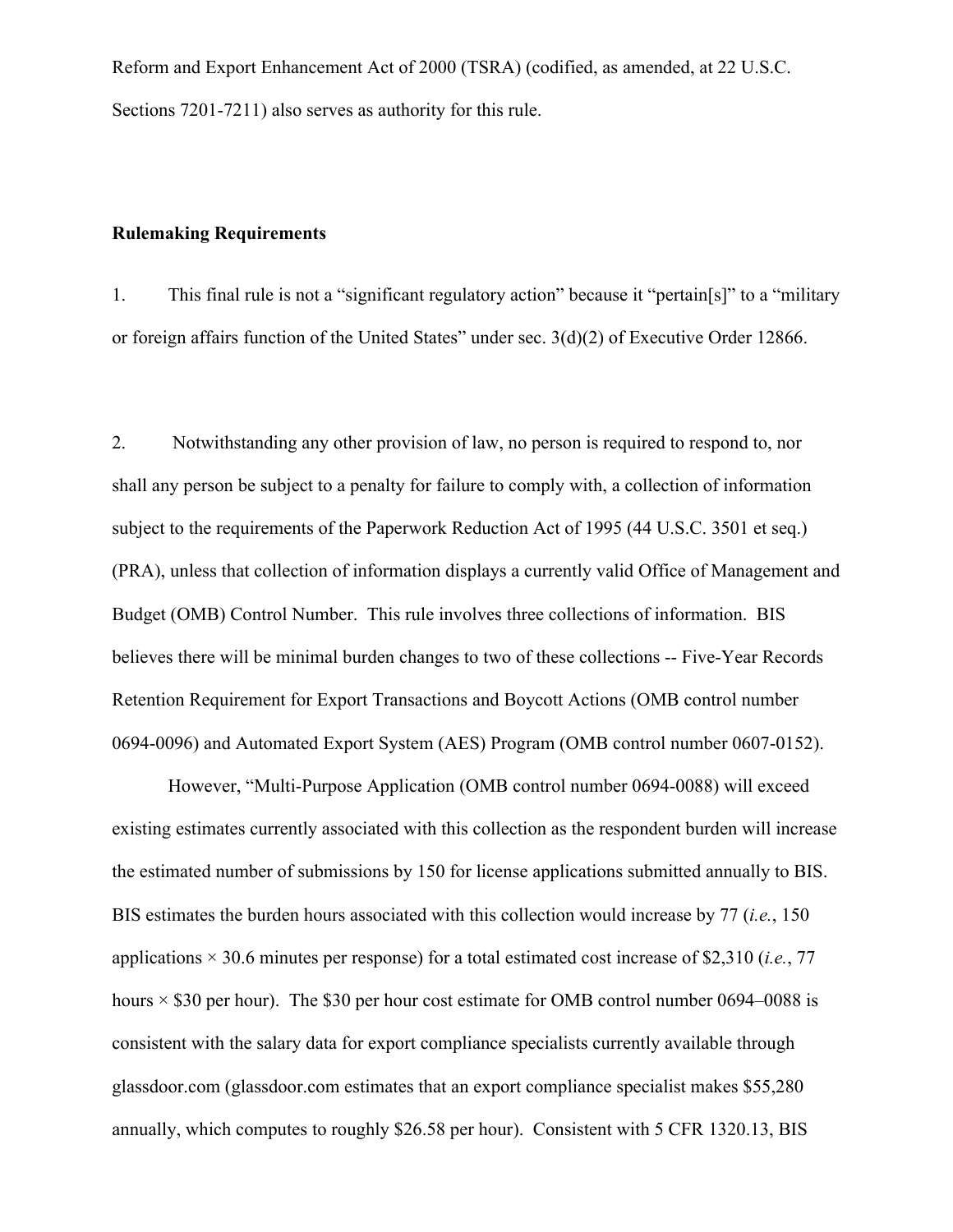requested, and OMB has approved, emergency clearance for an increase in the burden estimate due to the additional license requirements imposed by this rule.

3. This rule does not contain policies with federalism implications as that term is defined in Executive Order 13132.

4. Pursuant to section 1762 of the Export Control Reform Act of 2018 (50 U.S.C. 4821) (ECRA), this action is exempt from the Administrative Procedure Act (APA) (5 U.S.C. 553) requirements for notice of proposed rulemaking, opportunity for public participation, and delay in effective date. While section 1762 of ECRA provides sufficient authority for such an exemption, this action is also independently exempt from these APA requirements because it involves a military or foreign affairs function of the United States (5 U.S.C. 553(a)(1)).

5. Because a notice of proposed rulemaking and an opportunity for public comment are not required to be given for this rule by 5 U.S.C. 553, or by any other law, the analytical requirements of the Regulatory Flexibility Act, 5 U.S.C. 601, et seq., are not applicable. Accordingly, no regulatory flexibility analysis is required and none has been prepared.

**List of Subjects**

#### **15 CFR Part 734**

Administrative practice and procedure, Exports, Inventions and patents, Research, Science and technology.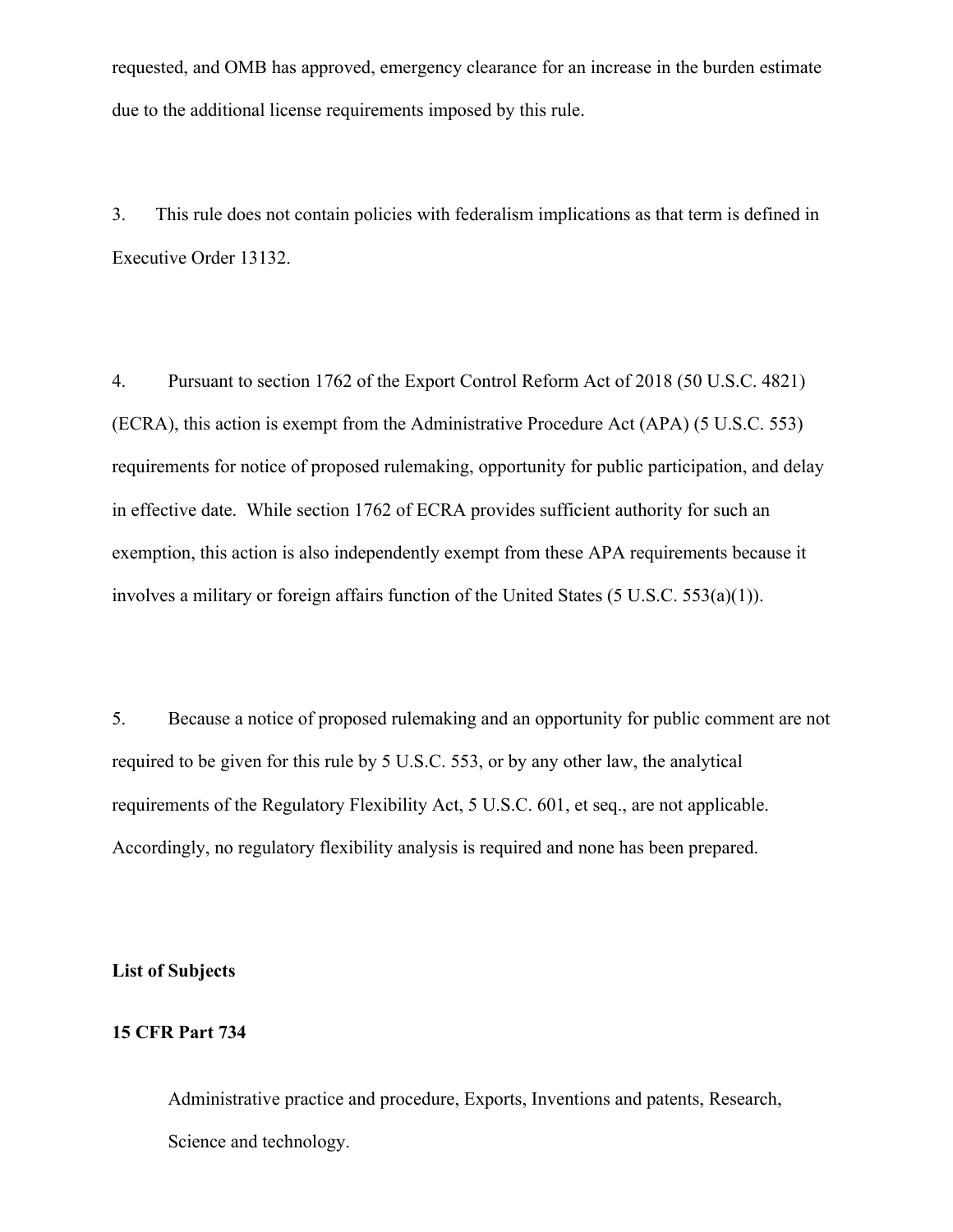Exports.

# **15 CFR Part 746**

Exports, Reporting and recordkeeping requirements.

For the reasons stated in the preamble, parts 734, 738, and 746 of the Export Administration Regulations (15 CFR parts 730 through 774) are amended as follows:

# **PART 734 – SCOPE OF THE EXPORT ADMINISTRATION REGULATIONS**

1. The authority citation for 15 CFR part 734 continues to read as follows:

**Authority:** 50 U.S.C. 4801-4852; 50 U.S.C. 4601 *et seq.*; 50 U.S.C. 1701 *et seq.*; E.O. 12938, 59 FR 59099, 3 CFR, 1994 Comp., p. 950; E.O. 13020, 61 FR 54079, 3 CFR, 1996 Comp., p. 219; E.O. 13026, 61 FR 58767, 3 CFR, 1996 Comp., p. 228; E.O. 13222, 66 FR 44025, 3 CFR, 2001 Comp., p. 783; E.O. 13637, 78 FR 16129, 3 CFR, 2014 Comp., p. 223; Notice of November 10, 2021, 86 FR 62891 (November 12, 2021).

2. Section 734.9 is amended by revising paragraph (f) to read as follows:

## **§ 734.9 Foreign-Direct Product (FDP) Rules.**

\* \* \* \* \*

(f) *Russia/Belarus FDP rule*.A foreign-produced item is subject to the EAR if it meets both the product scope in paragraph  $(f)(1)$  of this section and the destination scope in paragraph  $(f)(2)$  of this section. See § 746.8 of the EAR for license requirements, license review policy, and license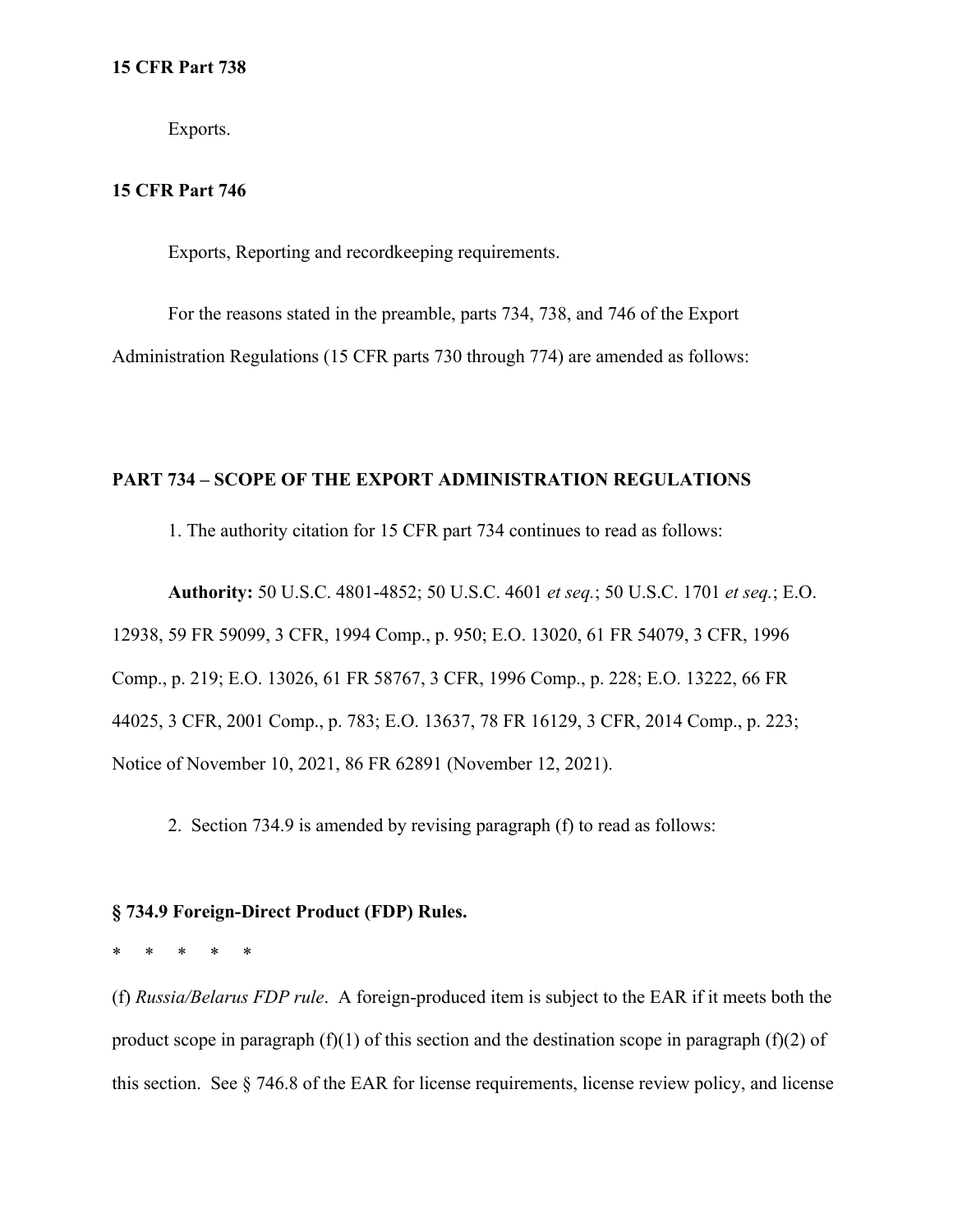exceptions applicable to foreign-produced items that are subject to the EAR pursuant to this paragraph (f).

(1) *Product scope of Russia/Belarus FDP rule*. The product scope applies if a foreign-produced item meets the conditions of either paragraph  $(f)(1)(i)$  or  $(ii)$  of this section.

(i) *"Direct product" of "technology" or "software."* A foreign-produced item meets the product scope of this paragraph (f)(1)(i) if the foreign-produced item is not designated EAR99 and is a "direct product" of U.S.-origin "technology" or "software" subject to the EAR that is specified in any ECCN in product groups D or E of the CCL; or

(ii) *"Direct product" of a complete plant or 'major component' of a plant*. A foreignproduced item meets the product scope of this paragraph  $(f)(1)(ii)$  if the foreign-produced item is not designated EAR99 and is produced by any plant or 'major component' of a plant that is located outside the United States, when the plant or 'major component' of a plant, whether made in the United States or a foreign country, itself is a "direct product" of U.S.-origin "technology" or "software" subject to the EAR that is specified in any ECCN in product groups D or E of the CCL.

(2) *Destination scope of the Russia/Belarus FDP rule*. A foreign-produced item meets the destination scope of this paragraph (f)(2) if there is "knowledge" that the foreign-produced item is destined to Russia or Belarus or will be incorporated into or used in the "production" or "development" of any "part," "component," or "equipment" not designated EAR99 and produced in or destined to Russia or Belarus.

\* \* \* \* \*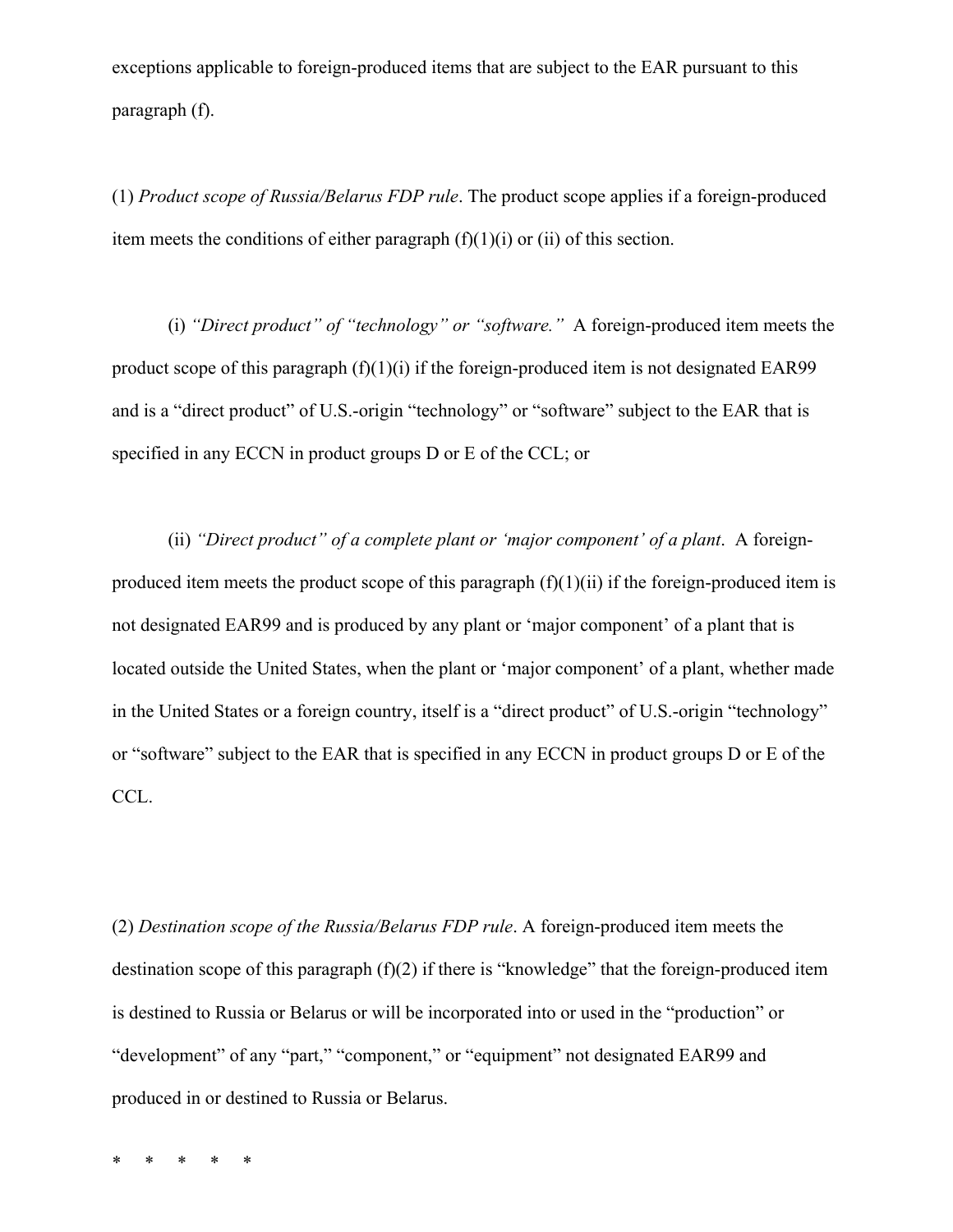# **PART 738 – COMMERCE CONTROL LIST OVERVIEW AND THE COUNTRY CHART**

3. The authority citation for 15 CFR part 738 continues to read as follows:

**Authority:** 50 U.S.C. 4801-4852; 50 U.S.C. 4601 *et seq.*; 50 U.S.C. 1701 *et seq.*; 10 U.S.C. 8720; 10 U.S.C. 8730(e); 22 U.S.C. 287c; 22 U.S.C. 2151 note; 22 U.S.C. 3201 *et seq.*; 22 U.S.C. 6004; 42 U.S.C. 2139a; 15 U.S.C. 1824; 50 U.S.C. 4305; 22 U.S.C. 7201 *et seq.*; 22 U.S.C. 7210; E.O. 13026, 61 FR 58767, 3 CFR, 1996 Comp., p. 228; E.O. 13222, 66 FR 44025, 3 CFR, 2001 Comp., p. 783.

4. Supplement no. 1 to part 738 is amended by revising the entries for "Belarus" and "Russia" and footnote 6 to read as follows:

# **Supplement No. 1 to Part 738 – Commerce Country Chart**

| <b>Countries</b>     | <b>Chemical and</b><br>biological<br>weapons                       |                    |                           | <b>Nuclear</b><br>nonproliferat<br>ion |                 | <b>National</b><br>security |                           | <b>Missile</b><br>tech | Regional<br>stability     |                           | Firea<br>rms<br>conv<br>entio<br>$\mathbf n$ | <b>Crime control</b> |                      | Anti-<br>terrorism |                |                 |
|----------------------|--------------------------------------------------------------------|--------------------|---------------------------|----------------------------------------|-----------------|-----------------------------|---------------------------|------------------------|---------------------------|---------------------------|----------------------------------------------|----------------------|----------------------|--------------------|----------------|-----------------|
|                      | CB<br>1                                                            | CB<br>$\mathbf{2}$ | CB<br>3                   | NP <sub>1</sub>                        | NP <sub>2</sub> | <b>NS</b><br>1              | <b>NS</b><br>$\mathbf 2$  | MT <sub>1</sub>        | <b>RS</b><br>1            | <b>RS</b><br>$\mathbf{2}$ | FC <sub>1</sub>                              | CC<br>$\mathbf{1}$   | CC<br>$\overline{2}$ | CC<br>$\mathbf{3}$ | <b>AT</b><br>1 | AT <sub>2</sub> |
|                      | $\ast$<br>$\ast$<br>$\ast$<br>$\ast$<br>$\ast$<br>$\ast$<br>$\ast$ |                    |                           |                                        |                 |                             |                           |                        |                           |                           |                                              |                      |                      |                    |                |                 |
| Belarus <sup>6</sup> | $\boldsymbol{\mathrm{X}}$                                          | X                  | $\boldsymbol{\mathrm{X}}$ | X                                      | X               | $\boldsymbol{\mathrm{X}}$   | $\boldsymbol{\mathrm{X}}$ | X                      | $\boldsymbol{\mathrm{X}}$ | X                         |                                              | $\mathbf X$          | X                    |                    |                |                 |
|                      |                                                                    |                    |                           |                                        | $\ast$          | $\ast$                      | $\ast$<br>*               | $\ast$<br>$\ast$       | $\ast$                    |                           |                                              |                      |                      |                    |                |                 |

# **[Reason for control]**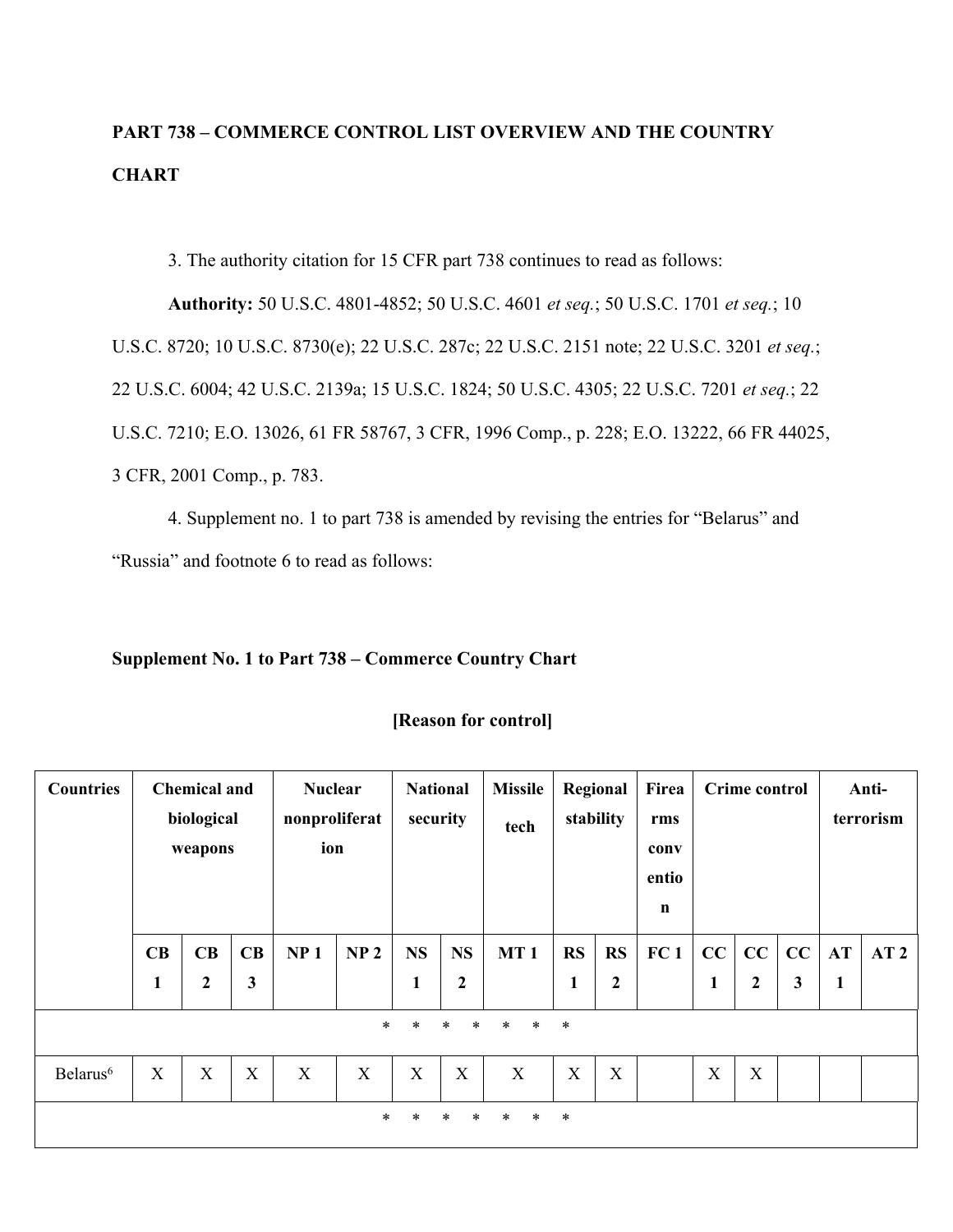| Russia <sup>6</sup> | X | $\mathbf{v}$<br>$\Lambda$ | $\mathbf{v}$<br>$\Lambda$ | X | X | X | X | X             | $\mathbf{x}$<br>$\Lambda$ | $\mathbf{x}$<br>$\Lambda$ | $\mathbf{x}$<br>$\Lambda$ | $\mathbf{x}$<br>$\Lambda$ |  |  |
|---------------------|---|---------------------------|---------------------------|---|---|---|---|---------------|---------------------------|---------------------------|---------------------------|---------------------------|--|--|
|                     |   |                           |                           |   |   |   |   | * * * * * * * |                           |                           |                           |                           |  |  |

\* \* \* \* \*

 $6$  See  $8$  746.5 of the EAR for additional license requirements under the Russian Industry Sector Sanctions for ECCNs 0A998, 1C992, 3A229, 3A231, 3A232, 6A991, 8A992, and 8D999 and items identified in supplement no. 2 to part 746 of the EAR. See § 746.8 of the EAR for Sanctions against Russia and Belarus, including additional license requirements for items listed in any ECCN on the CCL.

\* \* \* \* \*

## **PART 746 – EMBARGOES AND OTHER SPECIAL CONTROLS**

5. The authority citation for 15 CFR part 746 continues to read as follows:

**Authority:** 50 U.S.C. 4801-4852; 50 U.S.C. 4601 *et seq.*; 50 U.S.C. 1701 *et seq.*; 22 U.S.C. 287c; Sec 1503, Pub. L. 108-11, 117 Stat. 559; 22 U.S.C. 2151 note; 22 U.S.C. 6004; 22 U.S.C. 7201 *et seq.*; 22 U.S.C. 7210; E.O. 12854, 58 FR 36587, 3 CFR, 1993 Comp., p. 614; E.O. 12918, 59 FR 28205, 3 CFR, 1994 Comp., p. 899; E.O. 13222, 66 FR 44025, 3 CFR, 2001 Comp., p. 783; E.O. 13338, 69 FR 26751, 3 CFR, 2004 Comp., p 168; Presidential Determination 2003-23, 68 FR 26459, 3 CFR, 2004 Comp., p. 320; Presidential Determination 2007-7, 72 FR 1899, 3 CFR, 2006 Comp., p. 325; Notice of May 6, 2021, 86 FR 26793 (May 10, 2021).

6. Section 746.8 is amended by revising paragraphs  $(a)(1)$  and  $(c)(5)$  to read as follows: